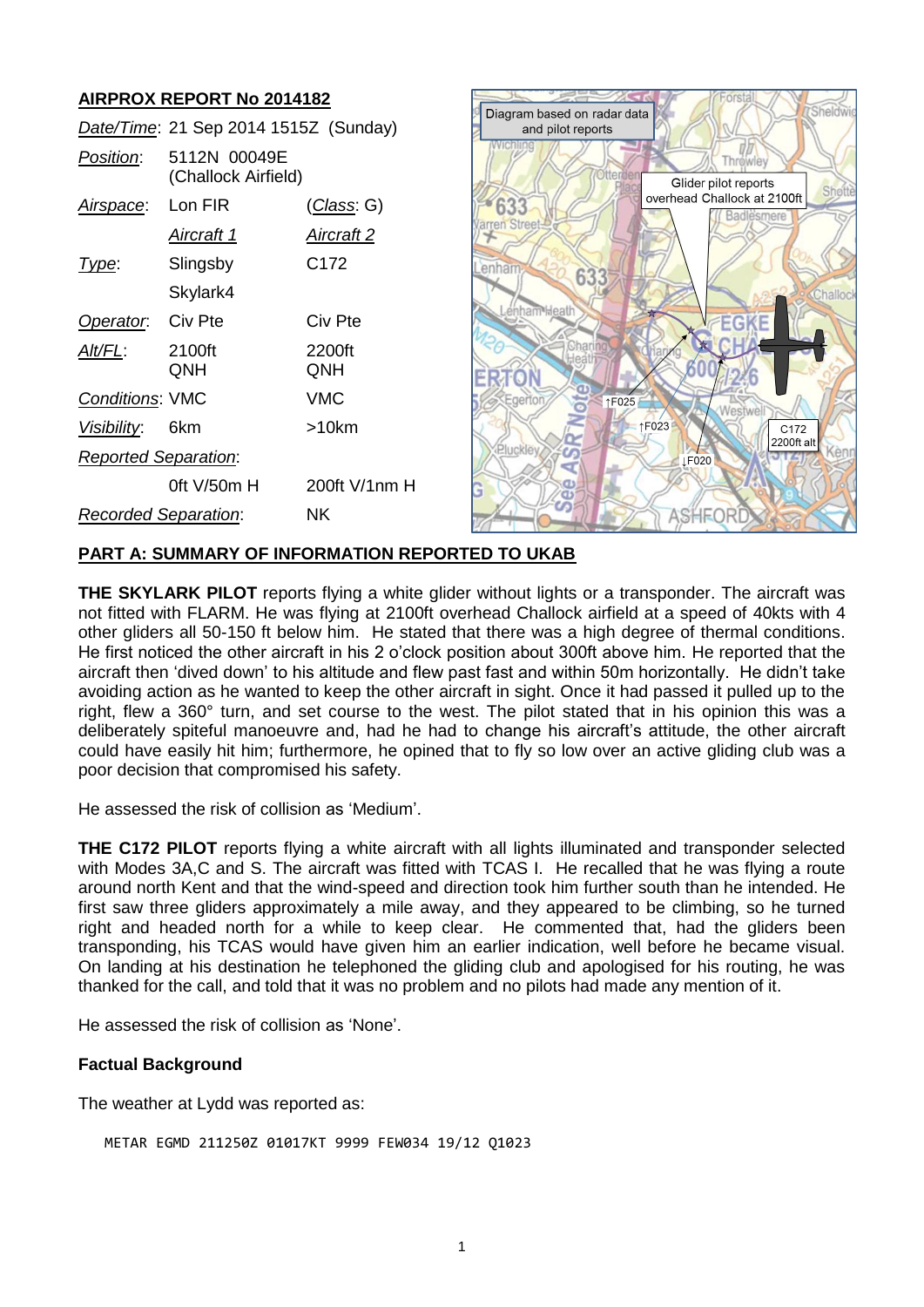### **Analysis and Investigation**

### **UKAB Secretariat**

The C172 and glider pilots shared an equal responsibility for collision avoidance and not to fly into such proximity as to create a danger of collision<sup>1</sup>. If the incident geometry is considered to be converging, then the C172 pilot was required to give way to the gliders<sup>2</sup>.

## **Comments**

### **BGA**

See-and-avoid again played a major part in this Airprox; as did routing overhead an active gliding site (at around the height of a winch or aerotow launch). Thanks to the Cessna pilot for contacting the gliding club afterwards. However, if you are near a gliding site and see gliders, you may not have seen them all. In good thermic conditions, rates of climb of 500-1000fpm are possible, even in the UK.

### **Summary**

An Airprox was reported on 21<sup>st</sup> September 2014 between a Skylark glider thermalling above Challock at 2100ft, and a C172 at 2200ft. Neither aircraft was receiving an ATS, and the incident does not show on radar, so the exact separation is not known.

## **PART B: SUMMARY OF THE BOARD'S DISCUSSIONS**

Information available consisted of reports from the pilots of both aircraft and radar photographs/video recordings.

The Board was informed that there had been a discrepancy in the timings of the pilots' reports and so they spent some time reconciling the differences in the descriptions of the event verses what was evident from the radar recording. Specifically, there had been no radar recording of any aircraft flying a 360° turn overhead Challock, or of an aircraft diving down at the time reported, or an hour either side of that time. In the end, the Board agreed that the C172 had probably been the aircraft involved in the Airprox given that the pilot had been frank and open in his admission of doing so, but that his descent and turn over Challock, together with the glider pilot's own thermaling turns, had probably given the illusion of a more drastic manoeuvre. For his part, although the glider pilot was mistaken in his perception of the C172's track, it was clear to the Board that he had visual contact with it throughout and, despite its proximity, was content that he didn't need to take avoiding action.

In looking at the actions of the C172 pilot, the Board noted that he was on a cross-country flight and had acknowledged that, although unintentional, he had flown through the active gliding site and into proximity with the gliders. The C172 pilot reported seeing three gliders, where in fact there were at least 5 according to the glider pilot. This led the Board to believe that the C172 pilot had probably not seen the glider involved in the Airprox, which explained his different perception of the risk. The C172 pilot had stated that it had been the wind speed and direction that had caused him to fly off course; the Board opined that he would have been well-served to have checked met forecasts prior to getting airborne to avoid this type of navigational error.

In the end, the Board decided that the cause of the Airprox was a probable non-sighting by the C172 pilot, with a contributory factor that he had flown through an active and promulgated glider site. In assessing the risk, the Board noted that the glider pilot had the C172 visual at all times and had not needed to take avoiding action; therefore, they determined the risk to be Category C.

 $\overline{\phantom{a}}$ 

<sup>1</sup> Rules of the Air 2007 (as amended), Rule 8 (Avoiding aerial collisions).

 $<sup>2</sup>$  ibid., Rule 9 (Converging).</sup>